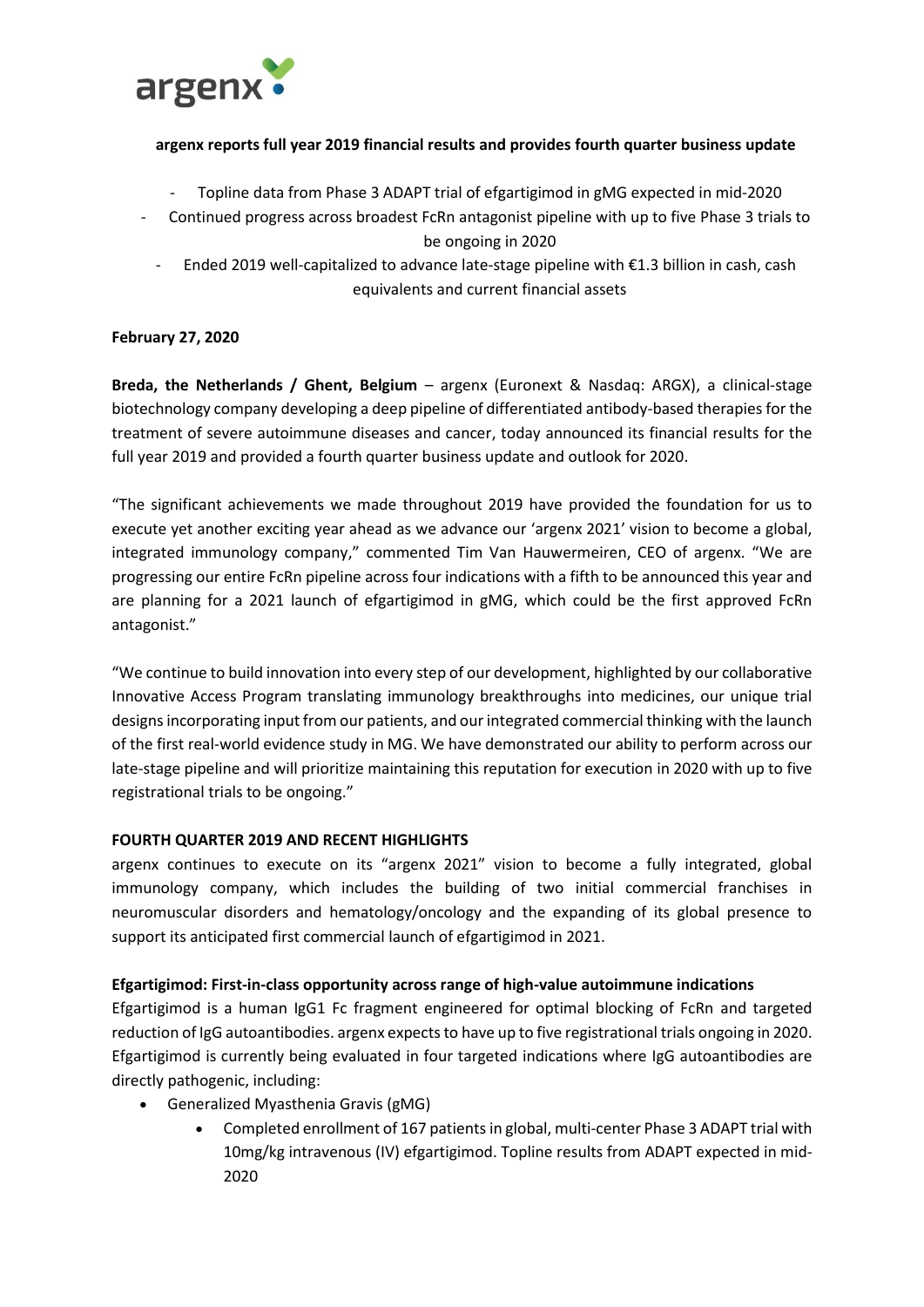

- Received Fast Track designation for efgartigimod in MG from U.S. Food and Drug Administration (FDA)
- Biologics License Application (BLA) expected to be filed in fourth quarter of 2020 with launch planned for 2021
- Plans to engage with FDA in 2020 on potential bridging strategy for 1000mg subcutaneous (SC) ENHANZE®-efgartigimod
- Primary Immune Thrombocytopenia (ITP)
	- Global Phase 3 registrational program includes:
		- Ongoing Phase 3 ADVANCE trial evaluating approximately 150 primary ITP patients dosed with 10mg/kg IV efgartigimod for both induction and maintenance of platelet response
		- ADVANCE SC trial expected to initiate in second half of 2020 evaluating 10mg/kg IV efgartigimod for induction of platelet response and fixed dose of SC efgartigimod for maintenance
		- Small confirmatory IV trial expected to initiate in first half of 2020
	- Presented previously announced data from completed Phase 2 proof-of-concept trial in December 2019 at  $61<sup>st</sup>$  American Society of Hematology (ASH) Annual Meeting demonstrating that efgartigimod was well-tolerated and showed correlation of reduced IgG levels, increased platelet counts and reduced bleeding in ITP patients
	- Published Phase 2 data in American Journal of Hematology in article titled, "Phase 2 study of efgartigimod, a novel FcRn antagonist, in adult patients with primary immune thrombocytopenia"
- Pemphigus Vulgaris (PV)
	- Announced positive proof-of-concept data in 23 patients from Phase 2 trial evaluating 10mg/kg and 25mg/kg IV efgartigimod, which support advancement to registrational trial anticipated to start in second half of 2020
		- 78% (18/23) of patients achieved rapid disease control (DC); median time to DC for both monotherapy and combination therapy is 14-15 days
		- Fast complete clinical remission (CR) observed within 2-10 weeks of treatment in 70% (5/7) of patients receiving optimized dosing regimen
		- Established optimized dosing regimen to be weekly or bi-weekly dosing of efgartigimod in combination with oral prednisone (0.25-0.5mg/kg)
		- Patients still in trial in extended dosing cohort; detailed results of Phase 2 data to be presented during Society for Investigative Dermatology Annual Meeting in May 2020
- Chronic Inflammatory Demyelinating Polyneuropathy (CIDP)
	- Launched Phase 2 ADHERE trial with SC ENHANZE®-efgartigimod
- Fifth efgartigimod indication expected to be announced in 2020

argenx has established proof-of-concept in all three beachhead indications in neuromuscular disorders, hematology and dermatology therapeutic areas for efgartigimod.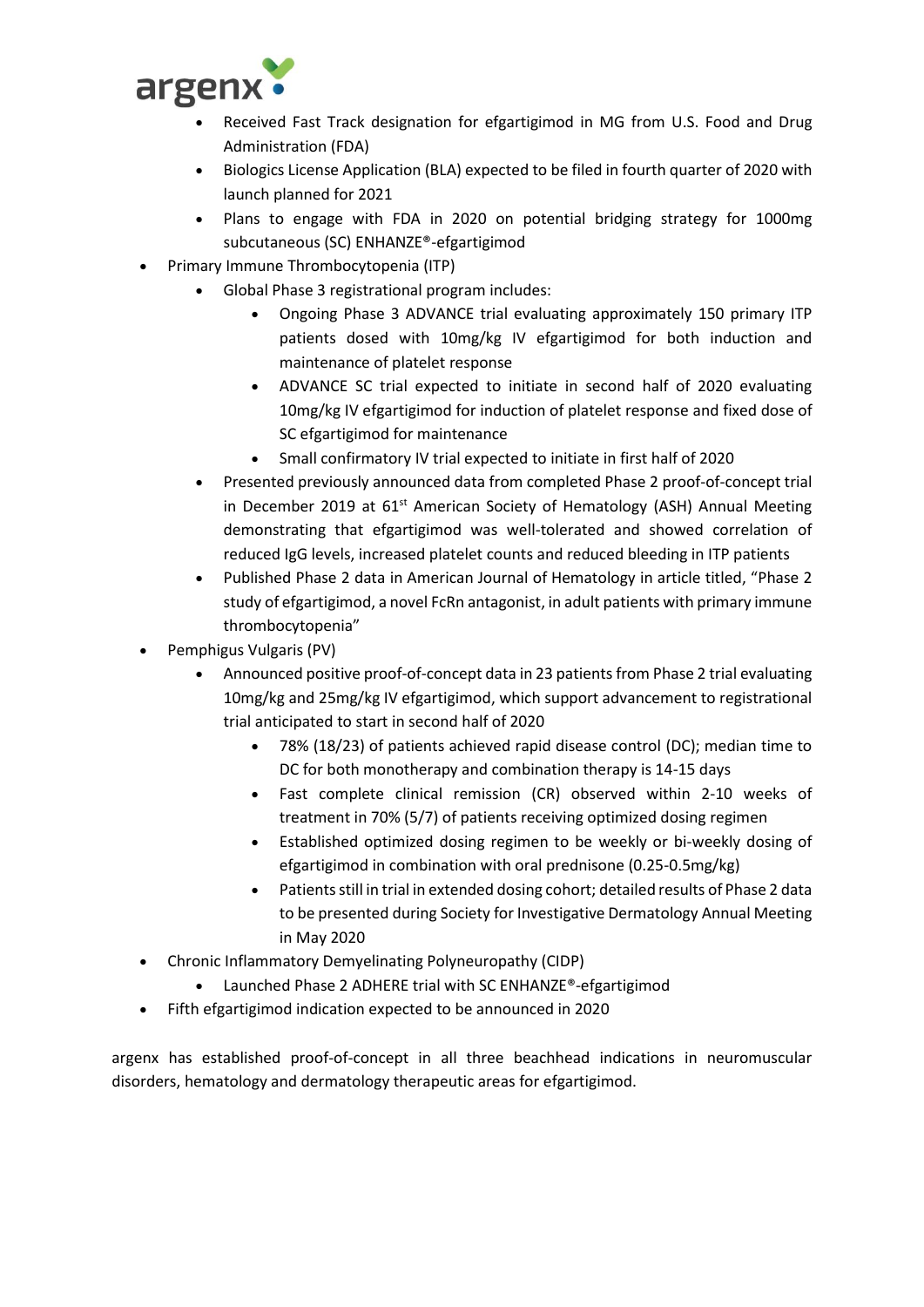

## **Cusatuzumab: First-in-class opportunity with potential in hematological malignancies**

Cusatuzumab is an anti-CD70 monoclonal antibody being developed under an exclusive global collaboration and license agreement with Janssen for the treatment of acute myeloid leukemia (AML), high-risk myelodysplastic syndromes (MDS) and other hematological malignancies.

- Enrollment ongoing in dose-confirming Phase 2 pivotal CULMINATE trial of cusatuzumab in combination with azacitidine for newly diagnosed, elderly AML patients who are unfit for intensive chemotherapy
- Phase 1b platform trial underway in various AML subpopulations and settings with initial trial evaluating combinations of cusatuzumab, venetoclax and azacitidine; additional trials expected to launch under platform trial in first half of 2020
- Randomized Phase 2 trial of cusatuzumab in combination with azacitidine in higher-risk MDS patients expected to launch in first half of 2020
- Phase 1 trial of cusatuzumab in combination with azacitidine to launch in first half 2020 in Japanese patients with AML and MDS
- Data update from cusatuzumab development expected in 2020

## **ARGX-117: First-in-class anti-C2 antibody expected to enter clinic in first quarter 2020**

ARGX-117 is a complement-targeting antibody against C2 with potential therapeutic applications in multiple autoimmune diseases.

- Phase 1 trial in healthy volunteers expected to begin in first quarter of 2020
	- o Multiple doses and formulations (IV and SC ENHANZE®-ARGX-117) to be evaluated as part of dose-finding work
	- $\circ$  Following analysis of Phase 1 data in fourth quarter of 2020, argenx plans to launch Phase 2 proof-of-concept trial in multifocal motor neuropathy (MMN) within its neuromuscular franchise and to develop in additional indications

# **Early-stage Pipeline**

argenx continues to expand its early-stage pipeline with first-in-class antibodies against immunologic targets:

- Lead optimization work ongoing of ARGX-118 for airway inflammation
- New product candidate ARGX-119 expected to be announced in 2020

# **Collaborations**

- Received first development milestone payment under Janssen collaboration for achievement of enrollment milestone in Phase 2 pivotal CULMINATE trial
- Awarded first clinical milestone payment under AbbVie collaboration for initiating first-inhuman clinical trial with antibody product ABBV-151 (formerly named ARGX-115), which was created as part of argenx's Innovative Access Program and exclusively licensed to AbbVie in 2016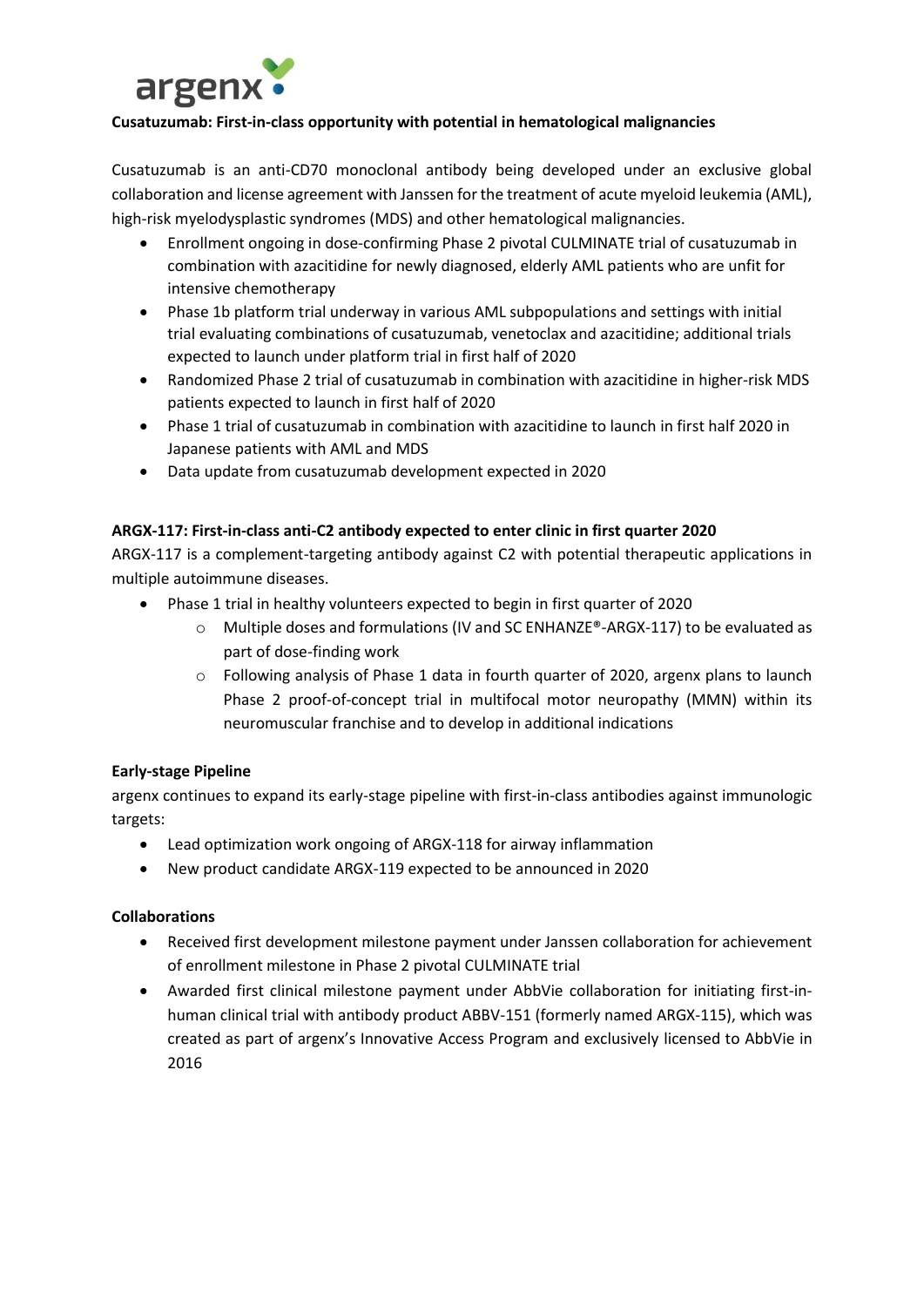

### **YEAR 2019 FINANCIAL RESULTS (CONSOLIDATED)**

| in thousands of $\epsilon$                 | 2019 |            | 2018 |           |   | Variance   |
|--------------------------------------------|------|------------|------|-----------|---|------------|
| Revenue                                    | €    | 69,783     | €    | 21,482    | € | 48,301     |
| Other operating income                     | €    | 12,801     | €    | 7,749     | € | 5,052      |
| <b>Total operating income</b>              | €    | 82,584     | €    | 29,231    | € | 53,353     |
|                                            |      |            |      |           |   |            |
| Research and development expenses          | €    | (197, 665) | €    | (83, 609) | € | (114, 056) |
| Selling, general and administrative        | €    | (64, 569)  | €    | (27, 471) | € | (37,098)   |
| expenses                                   |      |            |      |           |   |            |
| Changes in fair value on financial assets  |      | 1,096      |      |           |   | 1,096      |
| <b>Operating loss</b>                      | €    | (178, 554) | €    | (81, 849) | € | (96, 705)  |
|                                            |      |            |      |           |   |            |
| Financial income                           | €    | 14,399     | €    | 3,694     | € | 10,705     |
| Financial expense                          | €    | (124)      | €    |           | € | (124)      |
| Exchange gain/(losses)                     | €    | 6,066      | €    | 12,308    | € | (6, 242)   |
| Loss before taxes                          | €    | (158, 213) | €    | (65, 847) | € | (92, 366)  |
|                                            |      |            |      |           |   |            |
| Income tax expense                         | €    | (4, 752)   | €    | (794)     | € | (3,958)    |
| for<br>the<br>total<br>Loss<br>and<br>vear | €    | (162, 965) | €    | (66, 641) | € | (96, 324)  |
| comprehensive loss                         |      |            |      |           |   |            |
|                                            |      |            |      |           |   |            |
| Net increase in cash, cash equivalents     | €    | 771,252    | €    | 204,795   |   |            |
| and current financial assets compared      |      |            |      |           |   |            |
| to year-end 2018 and 2017                  |      |            |      |           |   |            |
|                                            |      |            |      |           |   |            |
| Cash, cash equivalents and current         | €    | 1,335,821  | €    | 564,569   |   |            |
| financial assets at the end of the period  |      |            |      |           |   |            |

#### **Year Ended December 31,**

### **DETAILS OF THE FINANCIAL RESULTS**

Cash, cash equivalents and current financial assets totaled €1,335.8 million for the year ended December 31, 2019, compared to €564.6 million for the year ended December 31, 2018. The increase in the year-end cash balance on December 31, 2019 resulted primarily from (i) the closing of the collaboration and license agreement for cusatuzumab with Janssen which resulted in a \$300 million upfront payment and a \$200 million equity investment in January 2019, and (ii) €479.0 million of net proceeds received from the global offering in November 2019.

Operating income increased by €53.4 million for the year ended December 31, 2019 to €82.6 million, compared to €29.2 million for the year ended December 31, 2018. The increase primarily related to (i) the partial recognition of the upfront payment and the recognition of research and development service fees under the collaboration and license agreement for cusatuzumab with Janssen and (ii) the recognition of the milestone payment following the initiation of a first-in-human clinical trial with ABBV-151 under the AbbVie collaboration.

Research and development expenses totaled €197.7 million and €83.6 million for the years ended December 31, 2019 and 2018, respectively. The increase is mainly the result of (i) increased external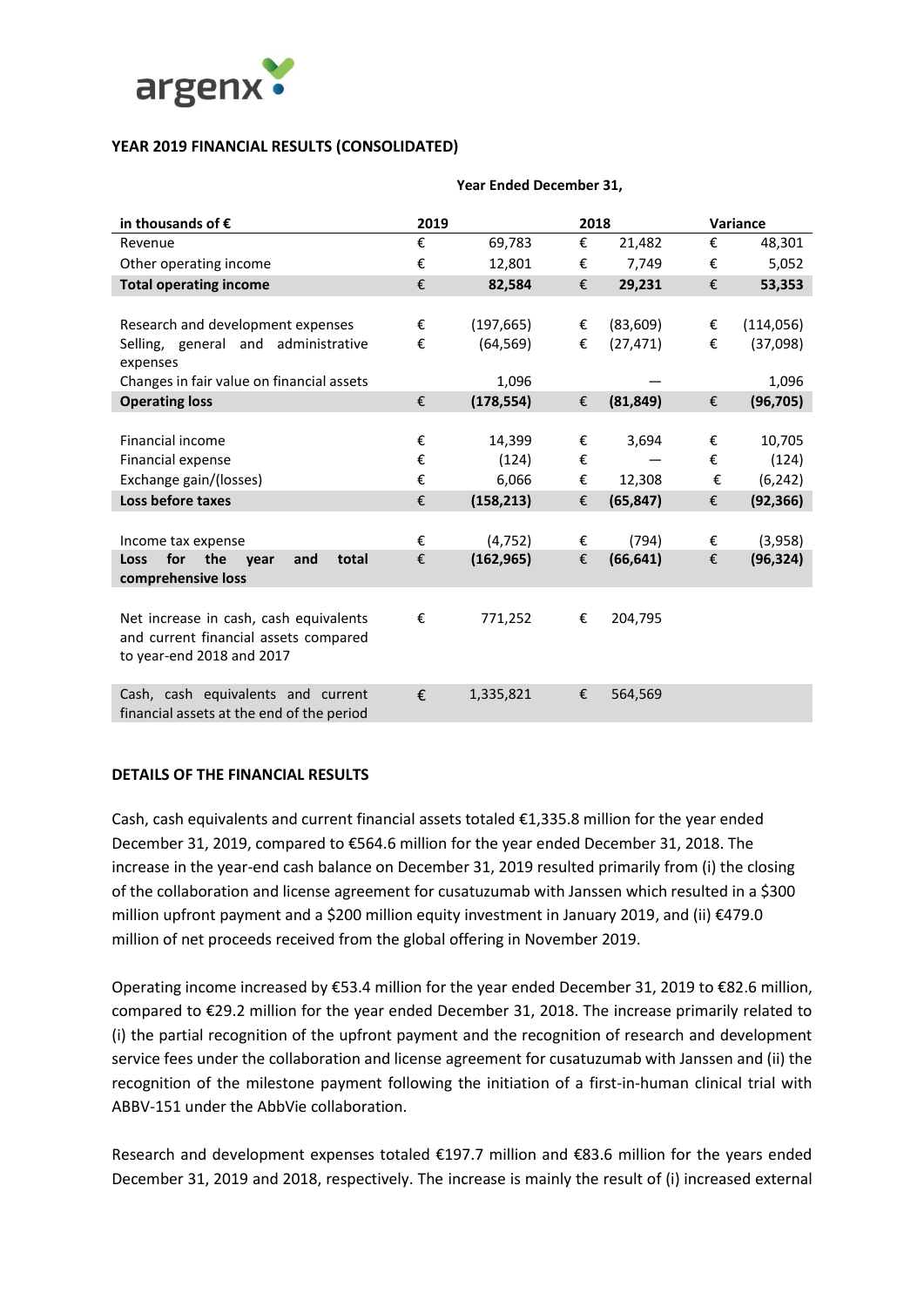

research and development expenses reflecting higher clinical trial costs and manufacturing expenses related to the development of argenx's product candidate portfolio and (ii) higher personnel expenses as a result of increased costs of the share-based payment compensation plans related to the grant of stock options to its research and development employees and increased costs associated with additional research and development employees.

Selling, general and administrative expenses totaled €64.6 million and €27.5 million for the years ended December 31, 2019 and 2018, respectively. The increase of €37.1 million was principally due to an increase of personnel expense, resulting from (i) higher costs of the share-based payment compensation plans related to the grant of stock options to argenx's selling, general and administrative employees and (ii) increased costs associated with additional employees recruited to strengthen its selling, general and administrative activities, notably in preparation of the potential commercial launch of efgartigimod in the U.S.

For the year ended December 31, 2019, financial income amounted to €14.4 million compared to €3.7 million for the year ended December 31, 2018. The increase of €10.7 million primarily related to an increase in the interest received on argenx's cash, cash equivalents and current financial assets.

Exchange gains totaled €6.1 million for the year ended December 31, 2019 compared to €12.3 million for the year ended December 31, 2018 and were mainly attributable to unrealized exchange rate gains on argenx's cash, cash equivalents and current financial assets position in U.S. dollars due to the favorable fluctuation of the EUR/USD exchange rate.

The total comprehensive loss for the year ended December 31, 2019 was €163.0 million compared to €66.6 million for the year ended December 31, 2018.

# **US SEC and statutory Financial Reporting**

argenx's primary accounting standard for quarterly earnings releases and annual reports is International Financial Reporting Standards (IFRS) as issued by the International Accounting Standards Board (IASB). Quarterly summarized statements of profit and loss based on IFRS as issued by the IASB are available on [www.argenx.com.](http://www.argenx.com/)

In addition to reporting financial figures in accordance with IFRS as issued by the IASB, argenx also reports financial figures in accordance with IFRS as adopted by the EU for statutory purposes. The consolidated statement of financial position, the consolidated statements of profit and loss, the consolidated statements of cashflow, and the consolidated statement of changes in equity are not affected by any differences between IFRS as issued by the IASB and IFRS as adopted by the EU.

The consolidated statement of profit and loss data of argenx SE as of December 31, 2019, as presented in this press release is unaudited.

### **Annual Report 2019**

argenx will publish its 2019 Annual Report based on IFRS as issued by the IASB and its 2019 Annual Report for statutory purposes based on IFRS as adopted by the EU on March 24, 2020. These Annual Reports will be available on www.argenx.com.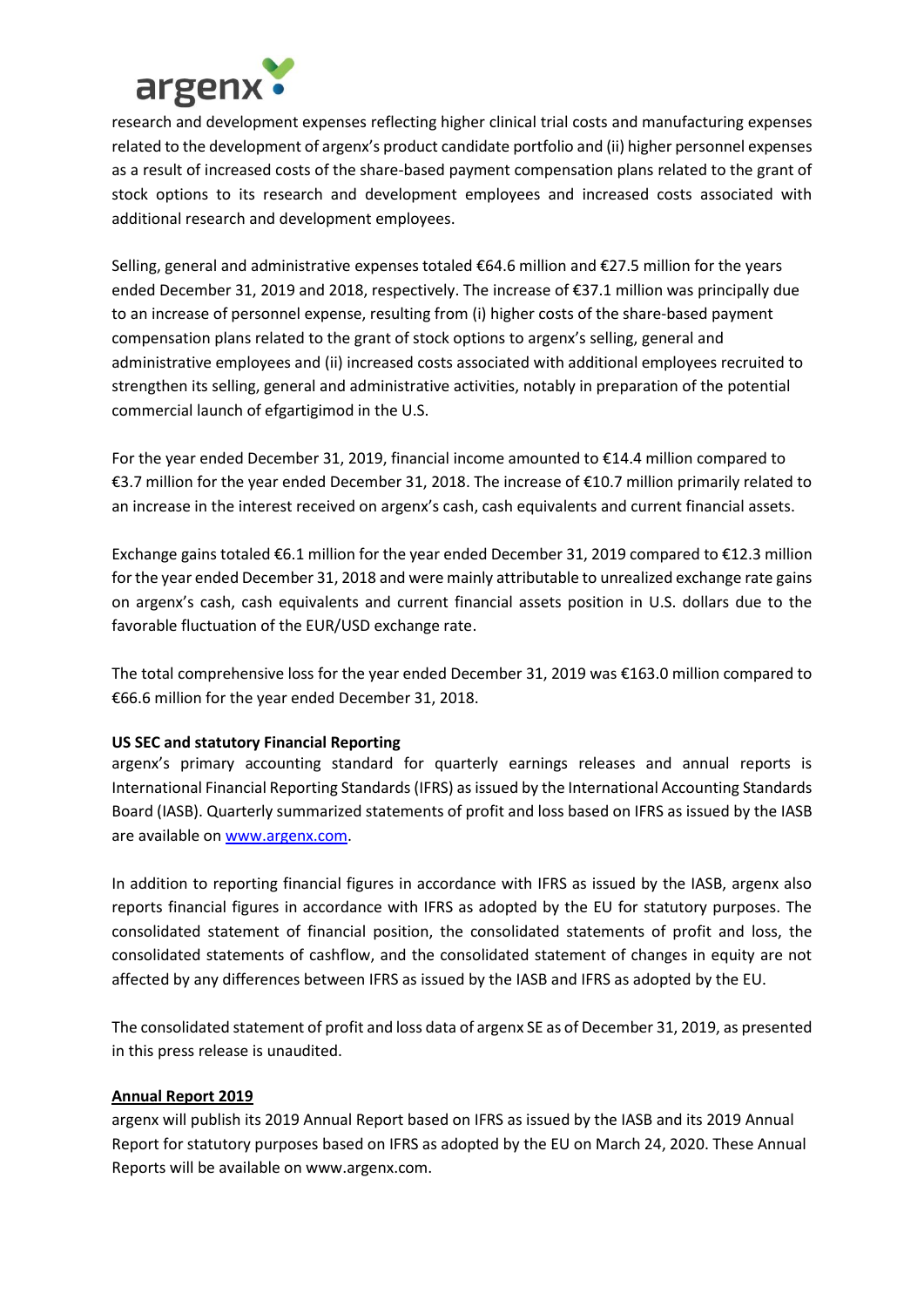

#### **EXPECTED 2020 FINANCIAL CALENDAR:**

- May 14 2020: Q1 financial results & business update
- July 30 2020: HY 2020 financial results & business update
- October 22 2020: Q3 financial results & business update

### **CONFERENCE CALL DETAILS**

The full year results will be discussed during a conference call and webcast presentation today at 3 pm CET/9 am ET. To participate in the conference call, please select your phone number below and use the confirmation code 2484158. The webcast may be accessed on the homepage of the argenx website at www.argenx.com or by clicking [here.](https://edge.media-server.com/mmc/p/x2goimef)

#### **Dial-in numbers:**

*Please dial in 5–10 minutes prior to 3 pm CET/ 9 am ET using the number and conference ID below.*

#### Confirmation Code: **2484158**

| Belgium              | +32 (0)2 400 9874   |
|----------------------|---------------------|
| Belgium              | 0800 48740          |
| France               | +33 (0)1 767 00794  |
| France               | 0805 103028         |
| Netherlands          | +31 (0)20 714 3545  |
| <b>Netherlands</b>   | 0800 0249557        |
| United Kingdom       | +44 (0)844 571 8892 |
| United Kingdom       | 0800 376 7922       |
| <b>United States</b> | +1 (631) 510 7495   |
| <b>United States</b> | +1 (866) 966 1396   |

### **About argenx**

argenx is a global immunology company developing antibody-based medicines for patients suffering from severe autoimmune diseases and cancer. By translating immunology breakthroughs into innovative drug candidates, argenx is building a world-class portfolio of first-in-class antibodies in both early and late clinical-stages of development. argenx is evaluating efgartigimod in multiple serious autoimmune indications and cusatuzumab in hematological malignancies in collaboration with Janssen, along with advancing earlier stage assets within its therapeutic franchises.

[www.argenx.com](http://www.argenx.com/)

#### **For further information, please contact:**

Beth DelGiacco, Vice President, Investor Relations +1 518 424 4980 [bdelgiacco@argenx.com](mailto:bdelgiacco@argenx.com)

Joke Comijn, Director Corporate Communications & Investor Relations (EU) +32 (0)477 77 29 44 +32 (0)9 310 34 19 [info@argenx.com](mailto:info@argenx.com)